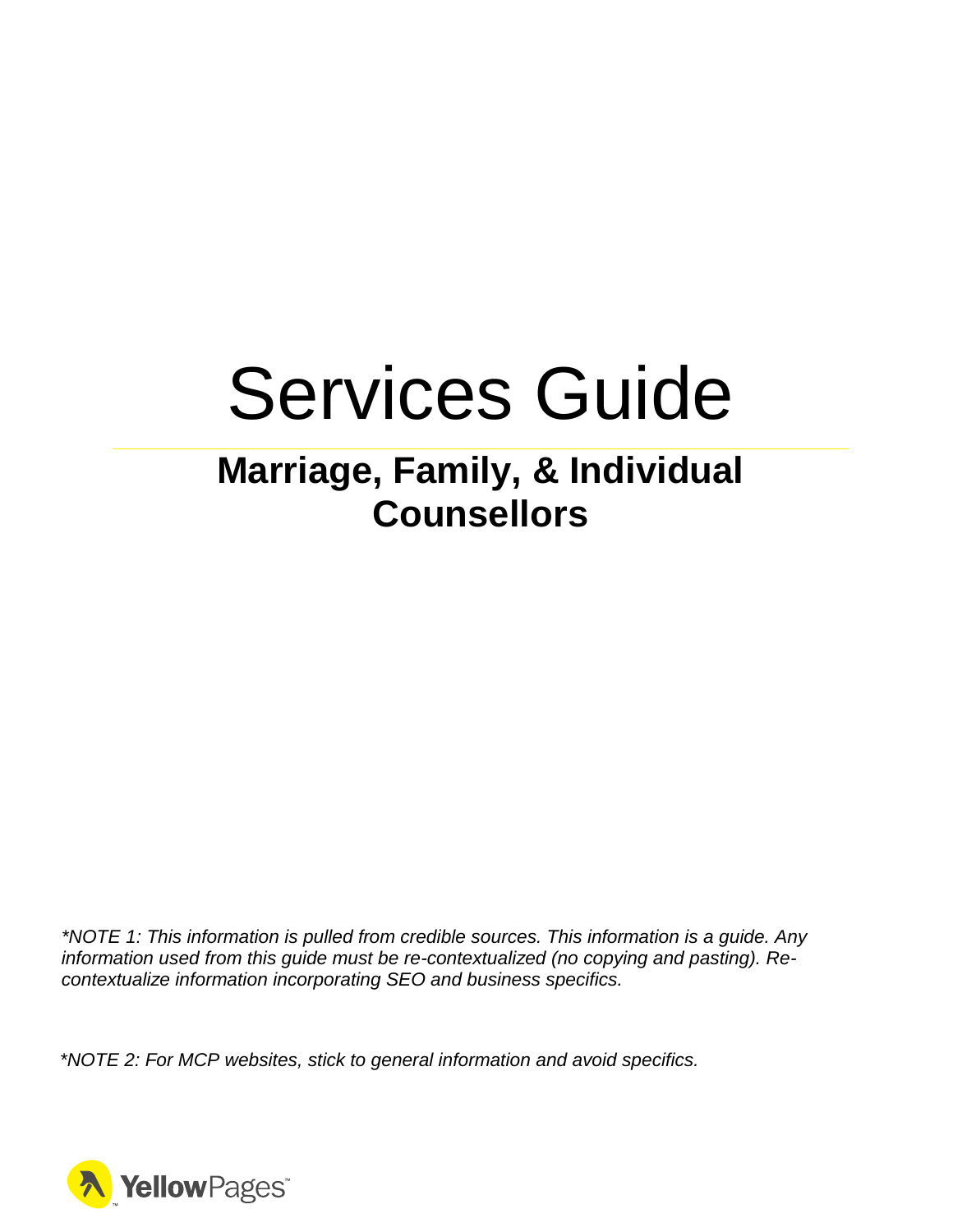# <span id="page-1-0"></span>**Table of Contents**

#### **Contents**

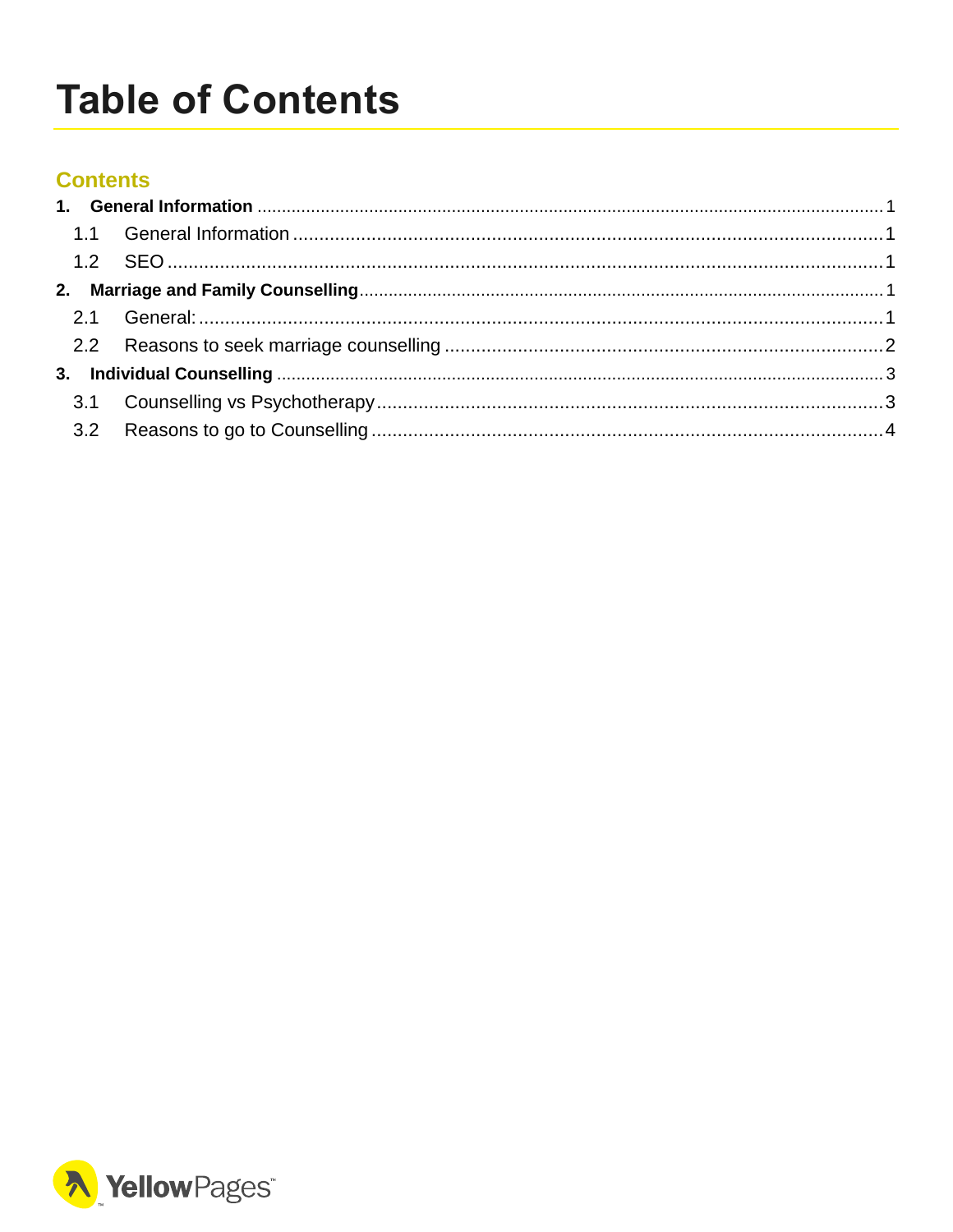## <span id="page-2-0"></span>**1. GENERAL INFORMATION**

#### <span id="page-2-1"></span>**1.1 GENERAL INFORMATION**

http://www.jerichocounselling.com/counselling-services/

- If you need help with personal development, or you are having parenting or relationship concerns, going to a counsellors can be a big help
- You don't need to have a serious problem to benefit from a counsellor's services
- Many people get stuck from time to time and need a place of understanding and clarity
- When criticized, many people get defensive and agitated, depending on gender

| Keywords (First Row - BEST, Last Row - LEAST) |                             |                                                                                        |  |  |  |  |
|-----------------------------------------------|-----------------------------|----------------------------------------------------------------------------------------|--|--|--|--|
| $\circ$                                       | Marriage<br>counsellor      | Relationship advice<br><b>Family counsellor</b><br>Counselling<br>$\circ$              |  |  |  |  |
| $\circ$                                       | Marriage<br>counselling     | Couples therapy<br><b>Family counselling</b><br>Counsellor<br>$\Omega$                 |  |  |  |  |
| $\circ$                                       | Relationship<br>counselling | Relationship therapy<br>Couples counselling<br>Marriage guidance<br>$\circ$<br>$\circ$ |  |  |  |  |
| $\circ$                                       | Couples<br>counsellor       | Relationship advice<br><b>Counselling services</b><br>Therapy<br>$\circ$               |  |  |  |  |

#### <span id="page-2-2"></span>**1.2 SEO**

# <span id="page-2-3"></span>**2. MARRIAGE AND FAMILY COUNSELLING**

http://www.jerichocounselling.com/couples-marriage-counselling/ http://www.steadfastcounselling.com/couples-therapy/

#### <span id="page-2-4"></span>**2.1 GENERAL:**

- Being in a relationship can be both rewarding and challenging
- Often, feeling challenged in a relationship can lead to turning away from a partner
- Counsellors can show you how to address issues from the past and build trust and connections for the future
- Both parties need to play a role in building and implementing solutions

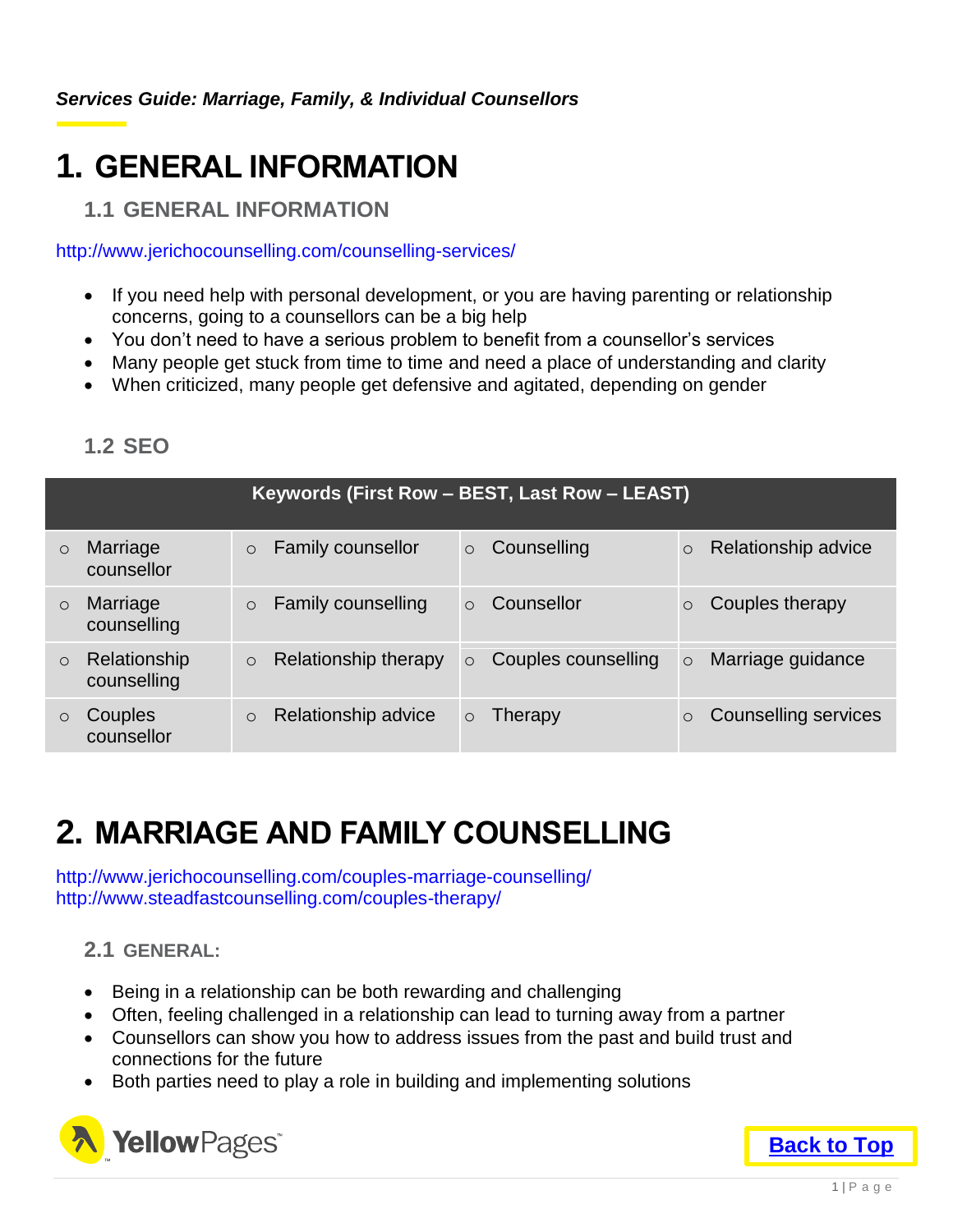- Counsellors have extensive training in providing a solution that both parties can agree on
- Counsellors will work with children as well

#### **Marriage Counselling:**

#### http://www.steadfastcounselling.com/couples-therapy/

| <b>Service/Product</b>                                        | <b>Benefits</b>                                                                                                                                                                                                                                                                                                                                                                                                                              |
|---------------------------------------------------------------|----------------------------------------------------------------------------------------------------------------------------------------------------------------------------------------------------------------------------------------------------------------------------------------------------------------------------------------------------------------------------------------------------------------------------------------------|
| <b>Emotionally-</b><br><b>Focused Therapy</b>                 | Many couples find themselves stuck, trying unsuccessfully to deal with<br>$\circ$<br>ongoing negative emotions and communication patterns dominated by<br>conflict<br>Emotionally-focused therapy for couples rebuilds a loving connection<br>$\circ$<br>between two people<br>This was developed in the mid-80s as a short-term strategy for helping<br>$\circ$<br>couples get back on track quickly                                        |
| <b>Couples &amp; Marriage</b><br><b>Counselling</b>           | Counselling helps couples navigate their way through relationship<br>$\circ$<br>struggles and impasses<br>Create a more fulfilling, passionate, and sustainable relationship<br>$\circ$                                                                                                                                                                                                                                                      |
| <b>Separation and</b><br><b>Divorce</b><br><b>Counselling</b> | For couples that have made the hard decision to split up, counselling can<br>$\circ$<br>make the process less confrontational and hurtful<br>For couples with children, a respectful, amicable break-up is even more<br>$\circ$<br>important<br>Counsellors with you and your ex together or individually so that you can<br>$\circ$<br>make It through this painful and upsetting stage of your life in as positive a<br>manner as possible |

#### <span id="page-3-0"></span>**2.2 REASONS TO SEEK MARRIAGE COUNSELLING**

http://psychcentral.com/lib/7-reasons-to-seek-marriage-counseling/

#### **1. Communication has become negative**

Once communication has deteriorated, often it is hard to get it going back in the right direction. Negative communication can include anything that leaves one partner feeling depressed, insecure, disregarded, or wanting to withdraw from the conversation. This can also include the tone of the conversation. It is important to remember that it's not always what you say, but how you say it.

Negative communication can also include any communication that not only leads to hurt feelings, but emotional or physical abuse, as well as nonverbal communication.

#### **2. When one or both partners consider having an affair or one partner has had an affair**



**[Back to Top](#page-1-0)**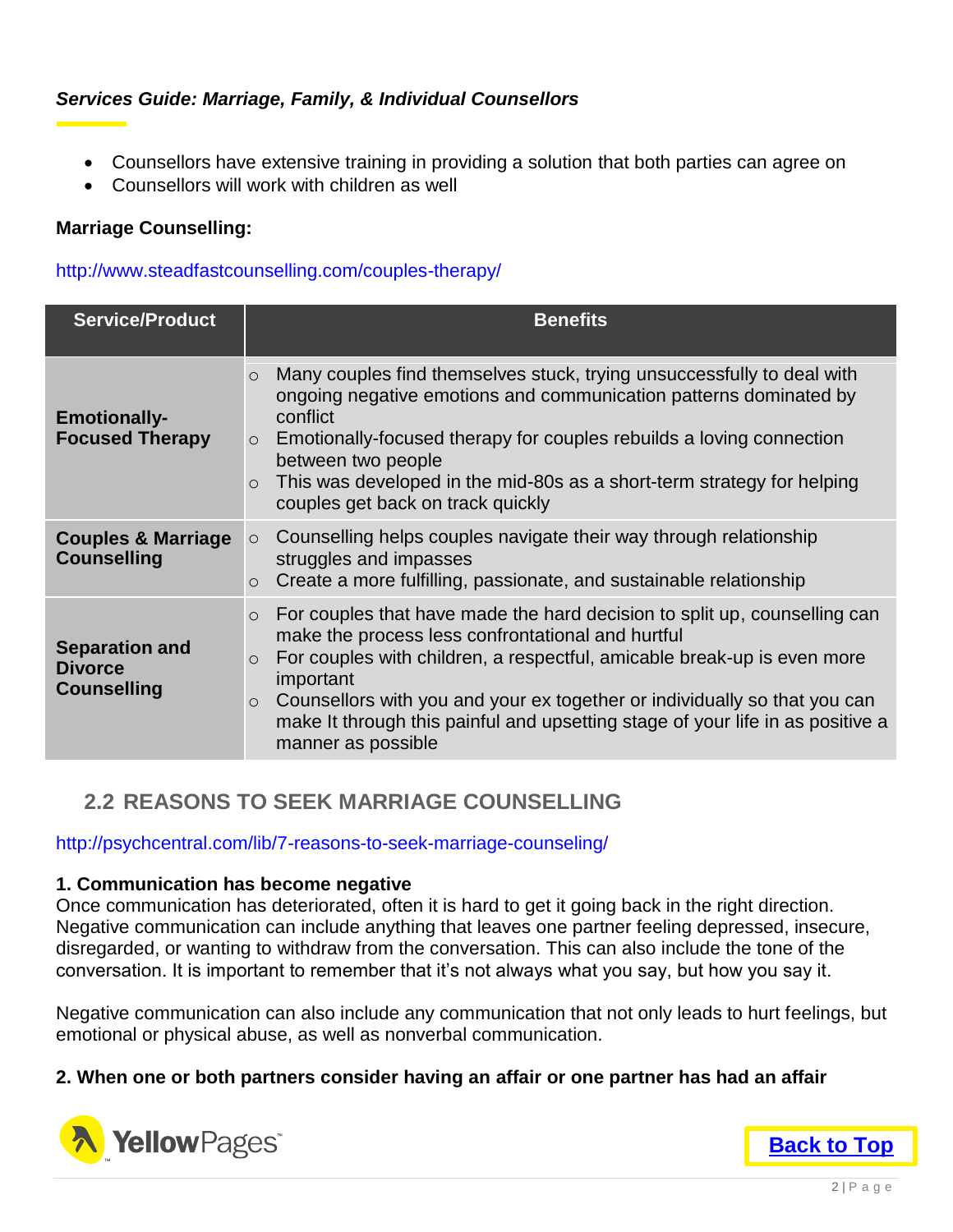Recovering from an affair is not impossible, but it takes a lot of work. It takes commitment and a willingness to forgive and move forward. There is no magic formula for recovering from an affair. But if both individuals are committed to the therapy process and are being honest, the marriage may be salvaged. At the very least, it may be determined that it is healthier for both individuals to move on.

#### **3. When the couple seems to be "just occupying the same space."**

When couples become more like roommates than a married couple, this may indicate a need for counseling. This does not mean if the couple isn't doing everything together they are in trouble. If there is a lack of communication, conversation and intimacy or any other elements the couple feels are important and they feel they just "co-exist," this may be an indication that a skilled clinician can help sort out what is missing and how to get it back.

#### **4. When the partners do not know how to resolve their differences**

When a couple begins to experience discord and they are aware of the discord, knowing is only half the battle. Many couples say, "We know what's wrong, but we just don't know how to fix it." This is a perfect time to get a third party involved. If a couple is stuck, a skilled clinician may be able to get them moving in the right direction.

#### **5. When one partner begins to act out on negative feelings**

Even if we are able to mask these feelings for a while, they are bound to surface. Negative feelings such as resentment or disappointment can turn into hurtful, sometimes harmful behaviors.

#### **6. When the only resolution appears to be separation**

When a couple disagrees or argues, a break often is very helpful. However, when a timeout turns into an overnight stay away from home or eventually leads to a temporary separation, this may indicate a need for counseling. Spending time away from home does not usually resolve the situation. Instead, it reinforces the thought that time away is helpful, often leading to more absences. When the absent partner returns, the problem is still there, but often avoided because time has passed.

#### **7. When a couple is staying together for the sake of the children**

If a couple feels it is wise to stay together for the sake of the children, it may help to involve an objective third party. Often couples believe that they are doing the right thing when staying together actually is detrimental to the children. On the contrary, if the couple is able to resolve issue and move toward a positive, healthy relationship, this may be the best decision for all involved.

### <span id="page-4-0"></span>**3. INDIVIDUAL COUNSELLING**

#### <span id="page-4-1"></span>**3.1 COUNSELLING VS PSYCHOTHERAPY**

#### https://willowtreecounselling.ca/articles/counselling-vs-psychotherapy-whats-the-diff/

#### **General:**

There are a lot of questions as to what the difference between **counselling** and **therapy** is



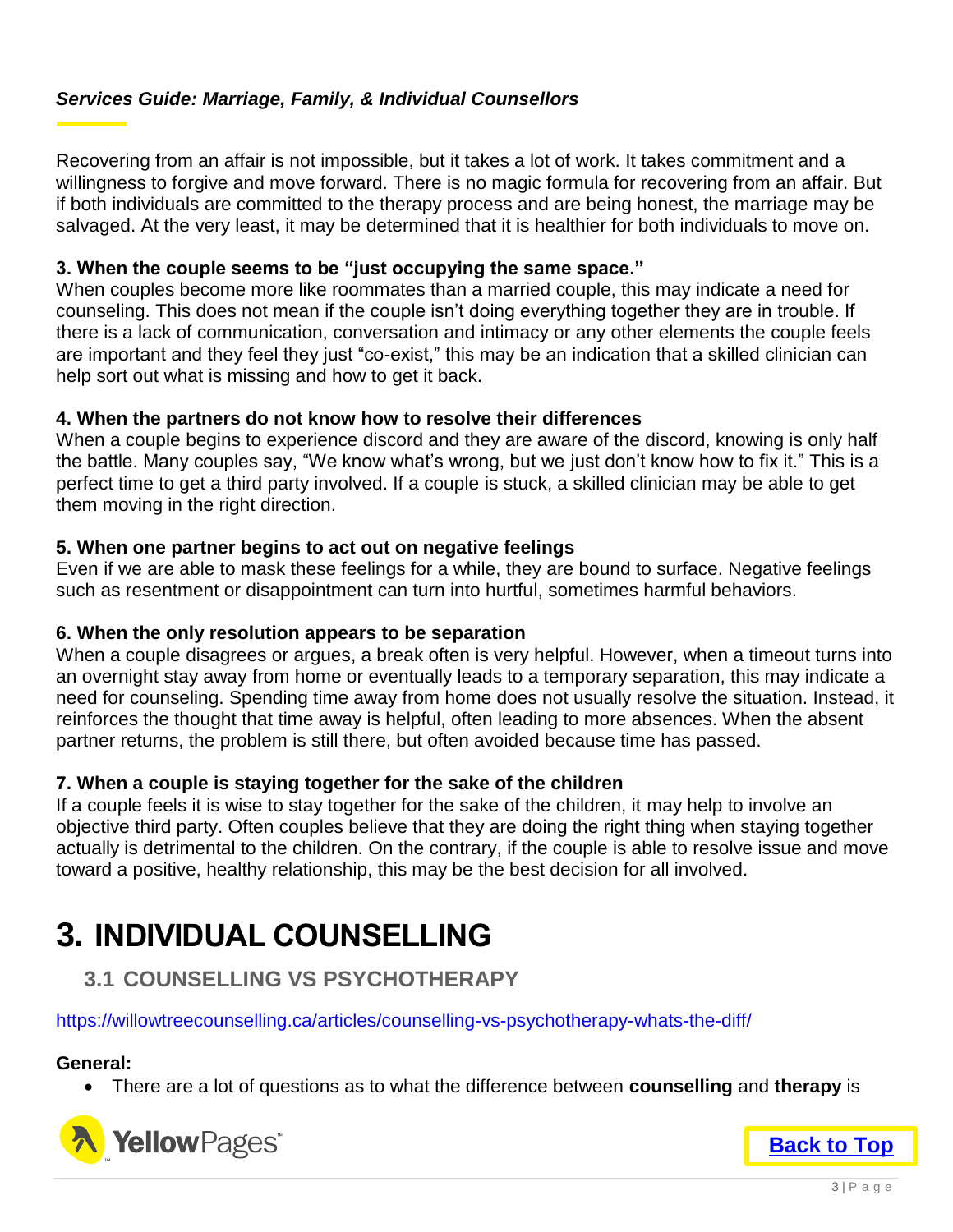- They are very similar terms and are often used interchangeably
- Both are unregulated terms, so anyone can use them and it is more "buyer beware" than anything
- There are, however, some subtle differences in these terms that are more interpretive than definitive

| <b>Counselling vs</b><br><b>Therapy</b> | <b>Description</b>                                                                                                                                                                                                                                                                                                                                                                                                                                  |
|-----------------------------------------|-----------------------------------------------------------------------------------------------------------------------------------------------------------------------------------------------------------------------------------------------------------------------------------------------------------------------------------------------------------------------------------------------------------------------------------------------------|
| <b>Similarities</b>                     | The two terms do share some things in common in that they both have<br>$\circ$<br>the aim of trying to help people make changes within themselves and<br>their lives<br>$\circ$ It is not a random process; the therapist or counsellor asks questions and<br>gives feedback to a patient, acting to assist clients to help them find the<br>answers within themselves                                                                              |
| <b>Differences</b>                      | The differences are more contextual rather than specifically defined and<br>are understood as:<br>Counselling is related to assisting clients in resolving specific<br>problems, changes in life adjustment, and fostering clients' wellbeing<br>Therapy is more "a journey for understanding the self" and<br>restructuring the personality through development of insight<br>It's ultimately up to the client to decide what is better<br>$\circ$ |

#### <span id="page-5-0"></span>**3.2 REASONS TO GO TO COUNSELLING**

https://www.psychologytoday.com/blog/in-therapy/201403/8-more-reasons-go-therapy http://www.guidetopsychology.com/reasons.htm http://www.parmlaniado.com/service/individual-therapy/

- Anxiety
- Depression
- Panic attacks
- Stress management
- Anger management
- Dating difficulties
- Relationship issues
- Relationship break-ups
- Separation/Divorce
- Family conflict/issues
- Social issues/Interpersonal difficulties
- Single-parent issues